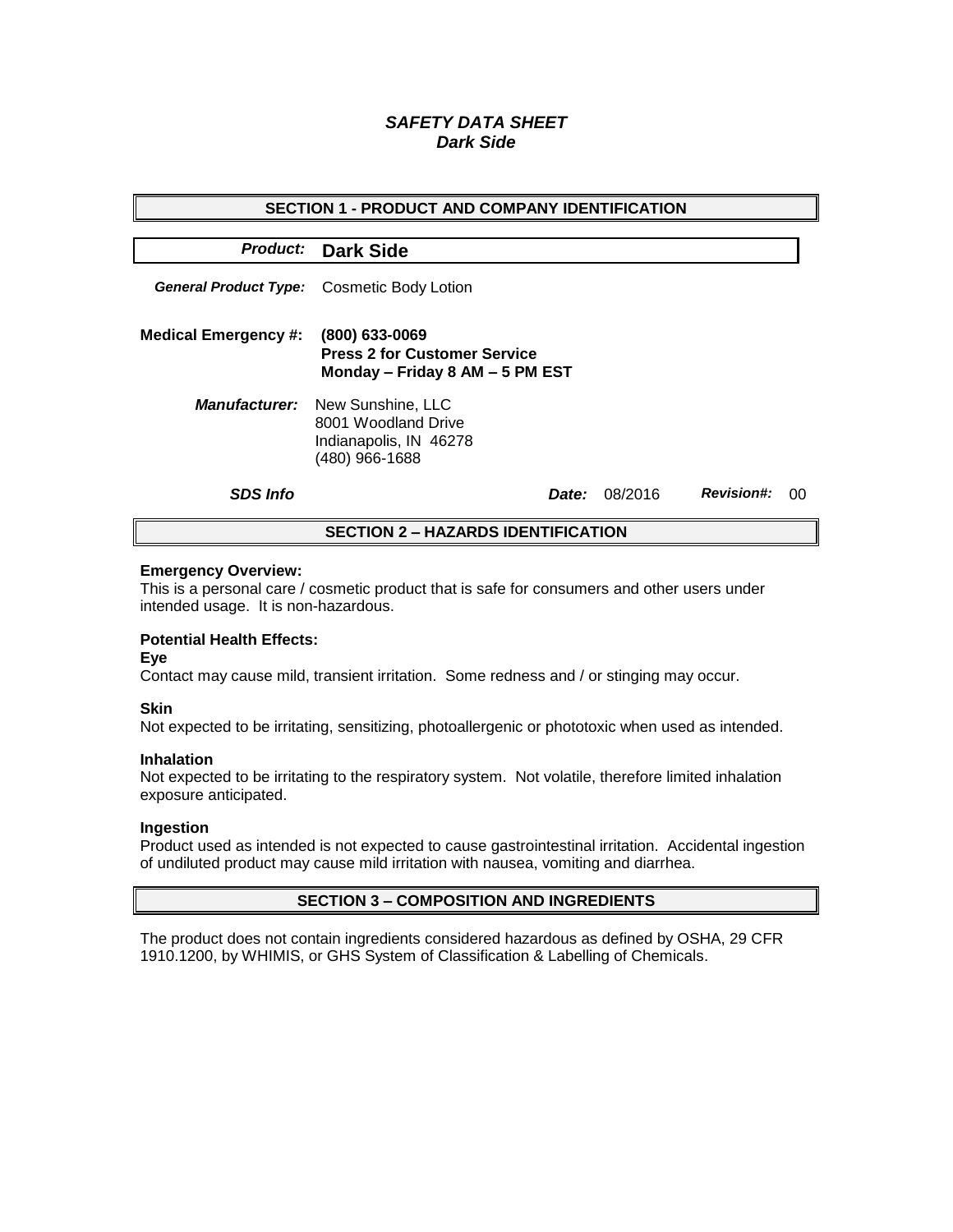## **SECTION 4 – FIRST AID MEASURES**

## **Eye**

Thorough rinsing for 15 – 20 minutes is recommended. If irritation persists, contact a physician.

### **Skin**

Discontinue use of product. Apply cold compresses to affected areas to relieve discomfort. If discomfort persists, contact a physician.

### **Inhalation**

If respiratory irritation occurs, remove individual to fresh air.

### **Ingestion**

Accidental ingestion of product may require medical attention. In case of accidental ingestion dilute with water. Do not induce vomiting. If discomfort persists, contact a physician.

## **SECTION 5 – FIRE FIGHTING MEASURES**

**Extinguishing Media:** Use chemical foam, dry chemical, carbon dioxide or water. **Explosion Hazard:** Not applicable.

**Fire Fighting Info:** Contact emergency personnel. Use self-contained breathing apparatus and protective gear, if large quantities of product are involved. Hazardous decomposition products may be released. Thermal degradation may produce oxides of carbon and / or nitrogen, hydrocarbons and / derivatives.

## **SECTION 6 – ACCIDENTAL RELEASE MEASURES**

### **Procedures for Spill / Leak Clean-up:**

**Household Settings:** Absorb liquid and scrub the area. Dilute with water until surface is no longer slippery.

**Non-Household Settings:** Use safety glasses if splash hazard exist. Use gloves and other protective clothing to prevent skin contact.

### **SECTION 7 – HANDLING AND STORAGE**

### **Precautions for Safe Handling:**

**Household Settings:** Avoid contact with eyes.

**Non-Household Settings:** No unusual handling or storage requirements. Storage in large quantities (warehouse) should be in a well-ventilated, cool area.

## **Conditions for Safe Storage:**

**Household Settings:** Normal household storage.

**Non-Household Settings:** No unusual handling or storage requirements. Storage in large quantities (warehouse) should be in a well-ventilated, cool area.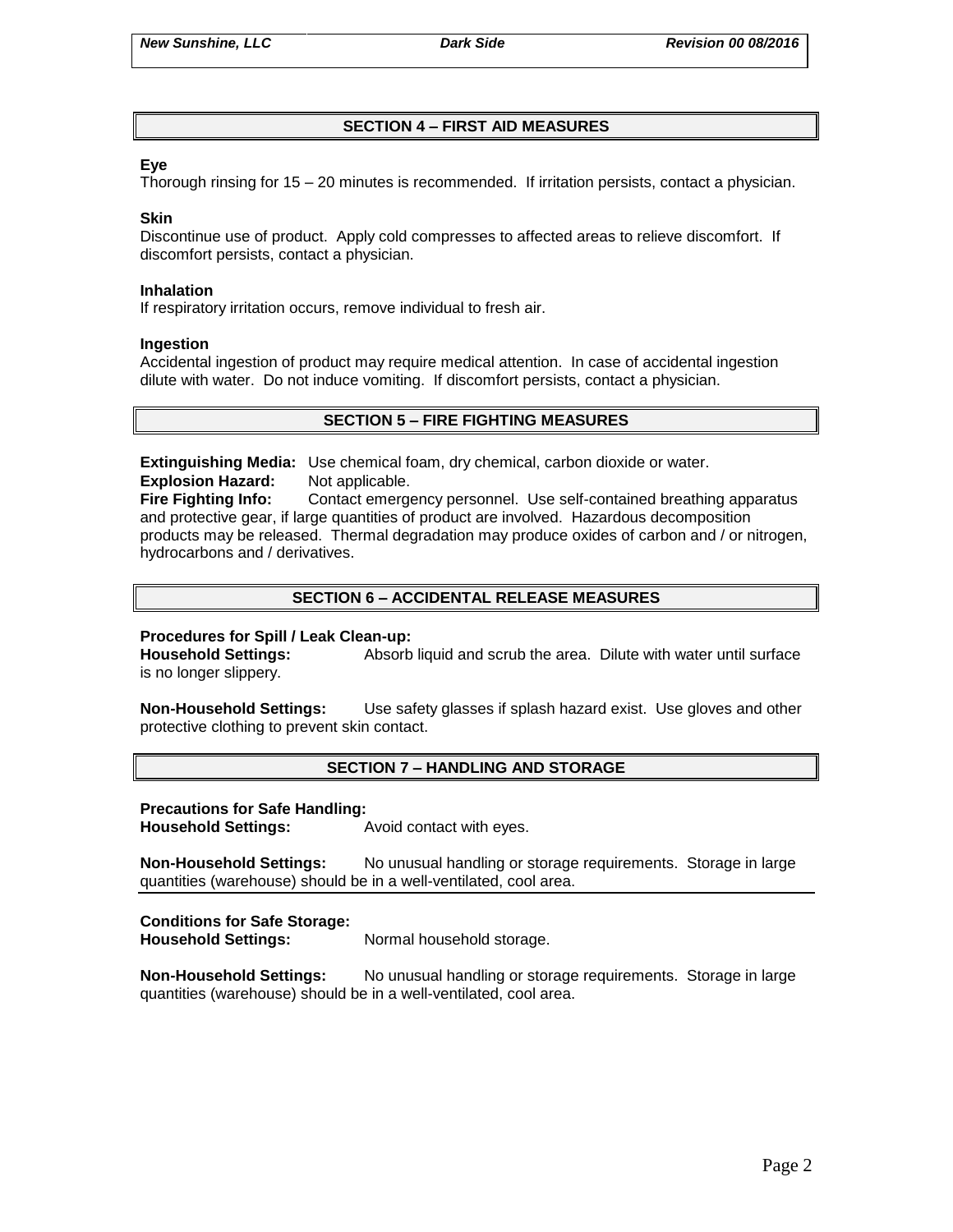## **SECTION 8 – EXPOSURE CONTROLS / PERSONAL PROTECTION**

**Household Settings:** This is a personal care / cosmetic product that is safe for consumers and other users under normal and reasonably foreseen use.

**Non-Household Settings:** Use safety glasses if splash hazards exist, use gloves and other protective clothing to prevent skin contact. Always follow good hygienic work practices. Avoid prolonged contact with skin and clothing.

### **SECTION 9 – PHYSICAL AND CHEMICAL PROPERTIES**

Physical State Viscous liquid body lotion. Appearance **Various colored viscous liquid.**<br>
Odor Communication Colore Fragrant. Odor Threshold Not available pH 3.5 – 7.5 Melting Point/Freezing Point Not Applicable Boiling Point >212 F / 100 C Flash Point  $>212$  F / 100 C Evaporation Rate Not Applicable Flammability Not Applicable Upper/Lower Flammablilty Not Applicable Vapor Pressure Not Applicable Vapor Density Not Applicable Relative Density Not Available Specific gravity at 25C Not available. Solubility in water at 20C Slightly Insoluble<br>
Partition coefficient
Subsetted Not Applicable Partition coefficient Auto-iginition Temp Not Applicable Decomposition Temp Not Available Viscosity 20,000 – 150,000 cps. Volatile % Complies with Federal and State VOC regulations.

### **SECTION 10 – STABILITY AND REACTIVITY**

**Other Recommendations:** None

**Conditions to Avoid:** No applicable information has been found.

### **SECTION 11 – TOXICOLOGICAL INFORMATION**

This is a personal care / cosmetic product that is safe for consumers and other users under intended and reasonably foreseeable use.

**Chronic Effects:** Finished product is not expected to have chronic health effects. **Target Organs:** No adverse health effects on target organs expected for finished product. **Carcinogenicity:** Finished product is not expected to be carcinogenic. NTP: No IARC: No OSHA: No

### **SECTION 12 – ECOLOGICAL INFORMATION**

The product ingredients are expected to be safe for the environment at concentrations predicted under normal use and accidental spill scenarios.